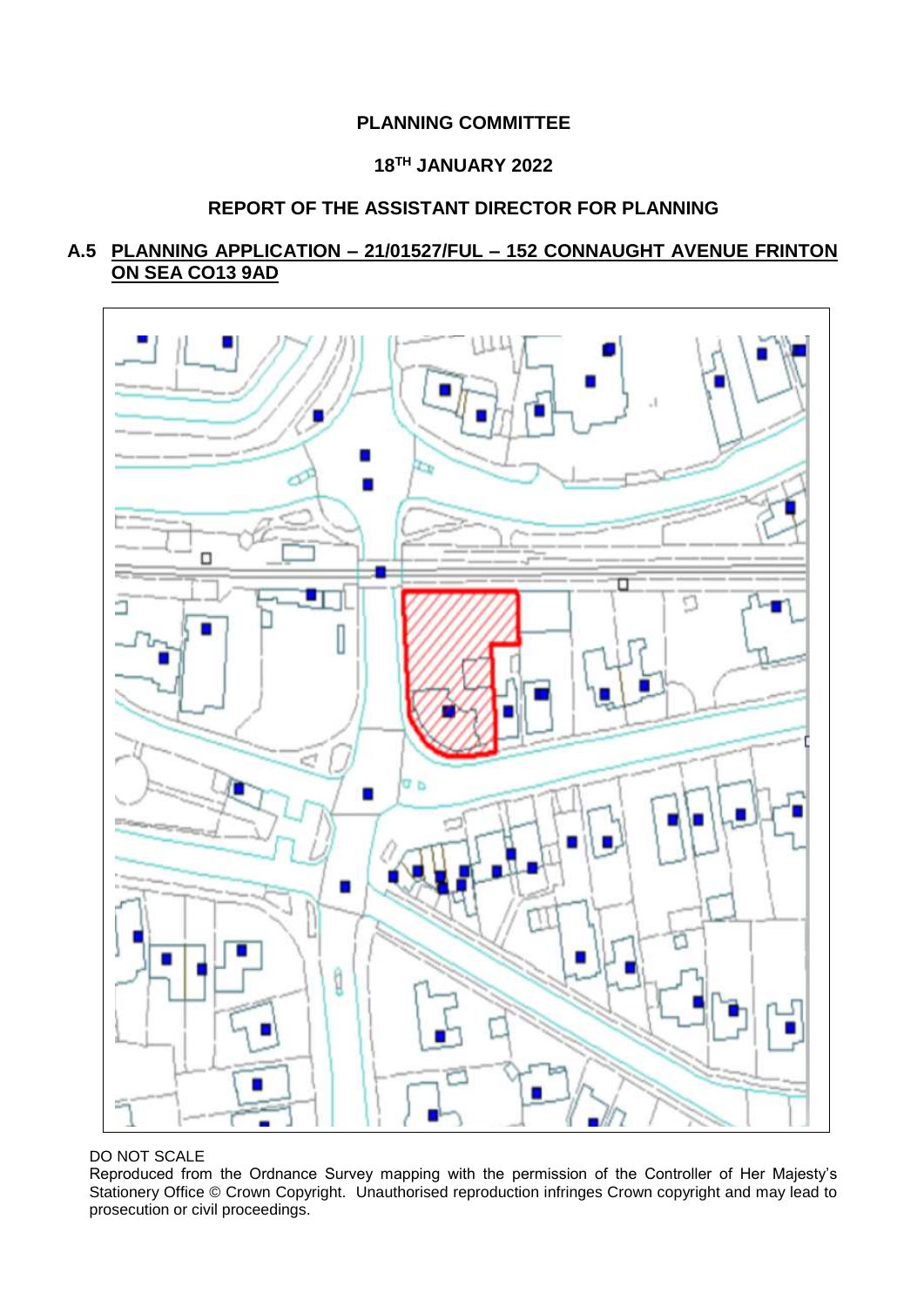**Application:** 21/01527/FUL **Town / Parish**: Frinton & Walton Town Council

**Applicant:** M+M Pharmacy

**Address:** 152 Connaught Avenue Frinton On Sea CO13 9AD

**Development**: Proposed disabled access.

## **1. Executive Summary**

- 1.1 Councillor Nick Turner has called in the application, in relation to the impact of the proposal on the Conservation Area.
- 1.2 The proposal is for a disabled access ramp to be located at the front entrance to the pharmacy. The site is located within the defined Settlement Development Boundary of Frinton-on-Sea and also sits within the Frinton and Walton Conservation Area.
- 1.3 The proposal is considered to be of a size, scale and design in keeping with the overall site and surrounding area. There are no concerns raised regarding the impact on the neighbouring residential properties and subject to conditions is considered acceptable.

#### **Recommendation:**

That the Head of Planning be authorised to grant planning permission for the development subject to:-

a) Subject to the conditions stated in section 8.2

#### **2. Planning Policy**

2.1 The following Local and National Planning Policies are relevant to this planning application.

*NPPF National Planning Policy Framework July 2021*

*National Planning Practice Guidance*

*Adopted Tendring District Local Plan 2007 (part superseded)*

- QL11 Environmental Impacts and Compatibility of Uses (part superseded)
- EN17 Conservation Areas
- COM1 Access for All
- *Tendring District Local Plan 2013-2033 and Beyond Publication Draft (June 2017) (Section 1 adopted on 26th January 2021)*

Relevant Section 1 Policies (adopted)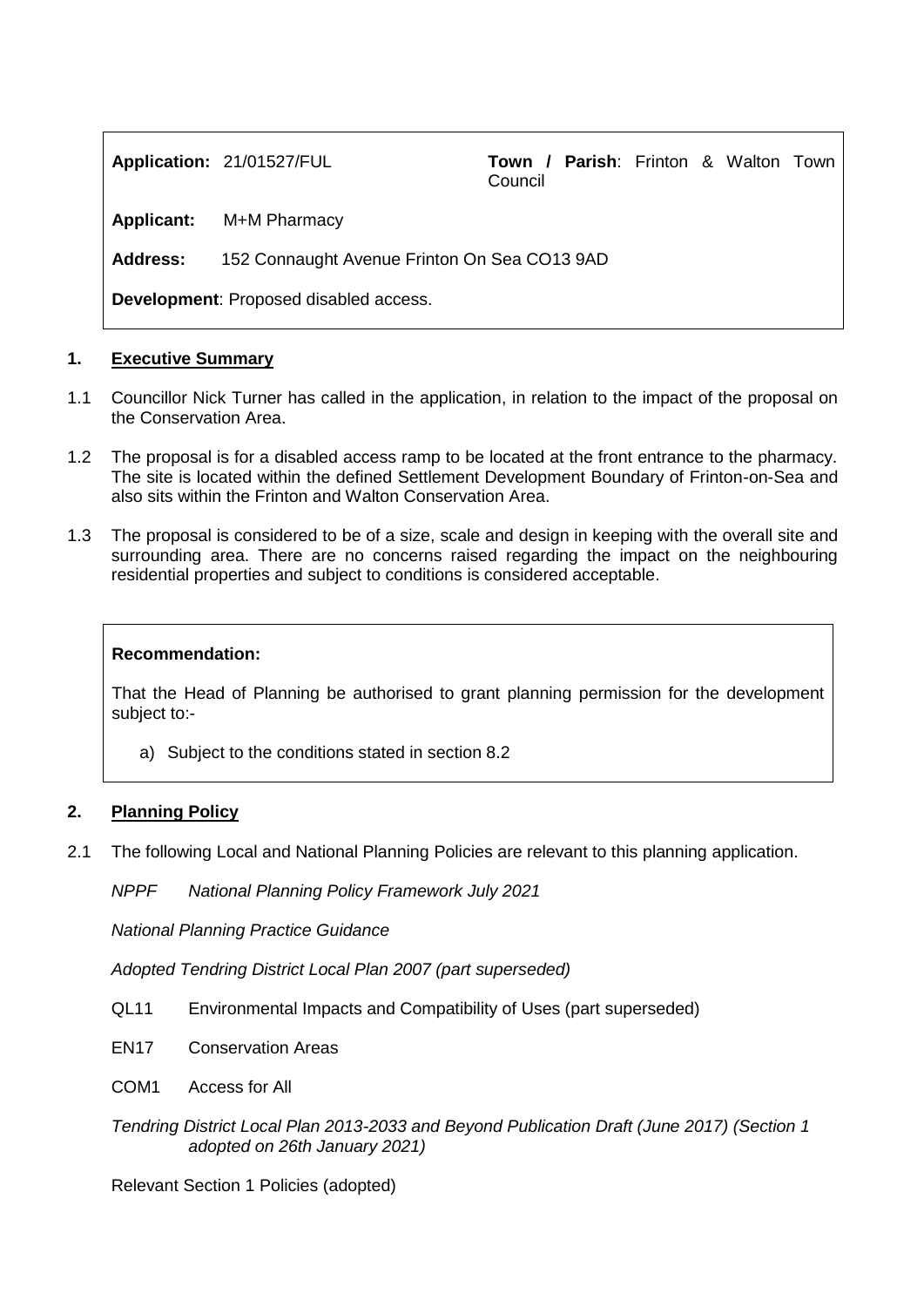SP7 Place Shaping Principles

Relevant Section 2 Policies (emerging)

SPL3 Sustainable Design

- PPL3 The Rural Landscape
- PPL8 Conservation Areas

## **Status of the Local Plan**

- 2.2 Planning law requires that decisions on planning applications must be taken in accordance with the development plan unless there are material considerations that indicate otherwise (Section 70(2) of the 1990 Town and Country Planning Act and Section 38(6) of the Planning and Compulsory Purchase Act 2004). This is set out in Paragraph 2 of the National Planning Policy Framework 2021 (the Framework).
- 2.3 The 'development plan' for Tendring comprises, in part, the 'saved' policies of the 2007 Local Plan. Paragraph 219 of the Framework allows local planning authorities to give due weight to policies adopted prior to its publication according to their degree of consistency with the policies in the Framework. On the 26<sup>th</sup> January 2021 Section 1 of the 2013-2033 Local Plan was adopted and now also forms part of the 'development plan' for Tendring, superseding some of the more strategic policies in the 2007 Local Plan. Notably, the housing and employment targets were found sound and have been fixed, including the housing requirement of 550 dwellings per annum.
- 2.4 Paragraph 48 of the Framework allows weight to be given to policies in emerging plans, according to their stage of preparation, the extent to which there are unresolved objections to relevant policies, and the degree of consistency with the policies of the Framework. On 24<sup>th</sup> November 2021, the Council received the Planning Inspectors' final report on the legal compliance and soundness of Section 2 of the emerging Local Plan. The report has confirmed, that with the inclusion of a number of 'Main Modifications' (which have already been the subject of formal public consultation), the Plan is legally compliant and sound and can now proceed to adoption. The report is due to be considered by the Planning Policy and Local Plan Committee on 11<sup>th</sup> January 2022 which is likely to recommend adoption of the Section 2 Local Plan to Full Council on 25<sup>th</sup> January 2022. On adoption, the new Section 2 Local Plan will join the new Section 1 Local Plan to form the 'development plan' for Tendring and the old 2007 Local Plan will be superseded in full.
- 2.5 Now that the Inspectors' final report is received, the Section 2 Local Plan has virtually reached the final stage of preparation, all objections have been resolved and the Inspector has confirmed that the Plan is sound and therefore in conformity with the Framework. For these reasons, Officers now advise that the emerging Plan should now carry 'almost full weight' in decision making.
- 2.6 Until the new Local Plan is adopted in January 2022, the 2007 adopted Local Plan, legally, will still form part of the 'development plan' and there will still be a requirement to refer to the 2007 Local Plan in decision making. However, the level of weight to be afforded to the policies in the 2007 Plan is reduced to very limited weight given that a more up to date Plan has progressed to such an advanced stage of the plan making process.

# **3. Relevant Planning History**

91/00976/FUL Change of use first floor flat to offices.

Approved 16.10.1991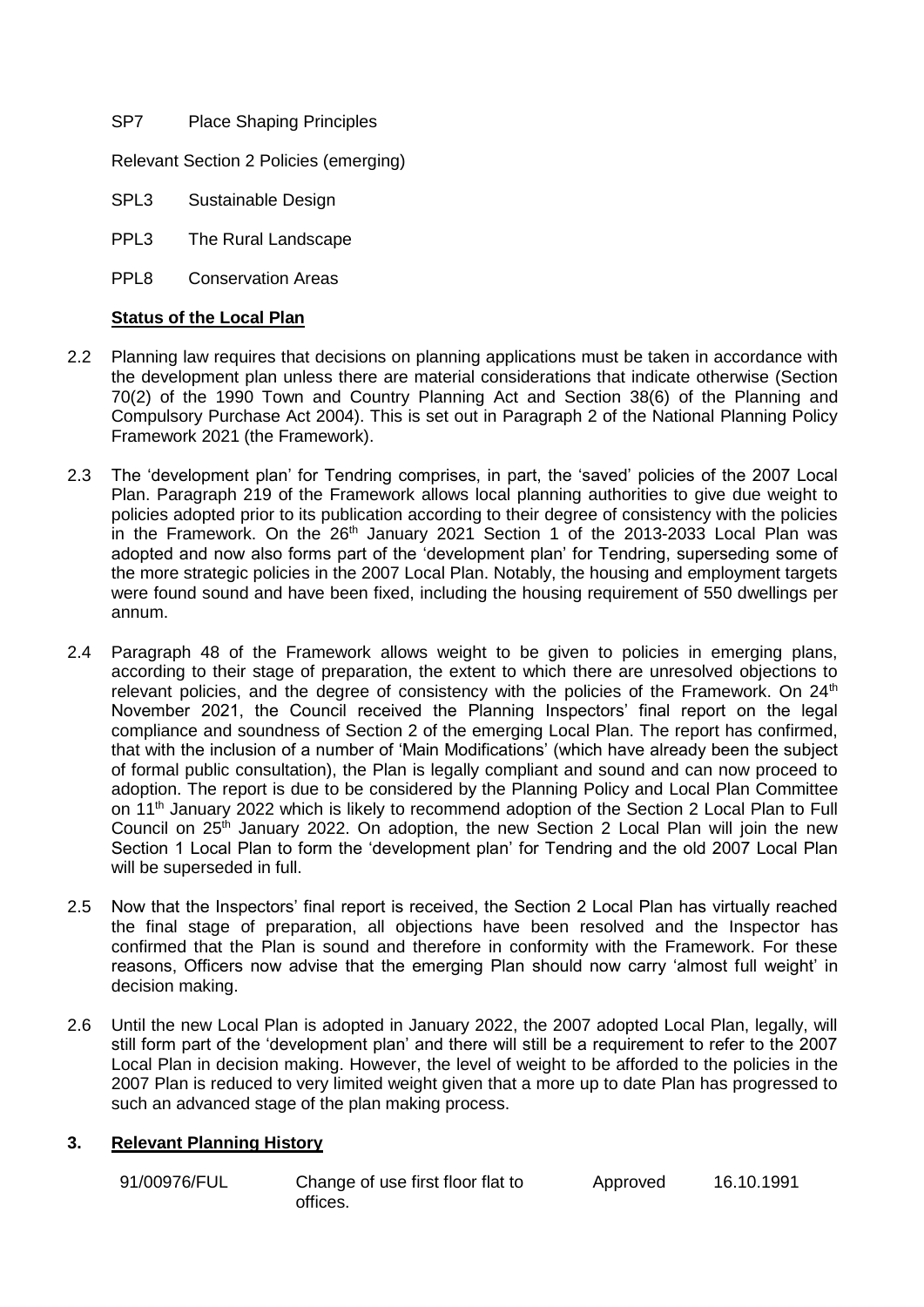| 92/00337/FUL    | (152 Pole Barn Lane, Frinton-on-<br>Sea) Change of use to Wine Bar and<br>Restaurant with single<br>storey rear<br>extension to provide kitchen and<br>toilets                            | Refused   | 12.05.1992 |
|-----------------|-------------------------------------------------------------------------------------------------------------------------------------------------------------------------------------------|-----------|------------|
| 92/00921/FUL    | (152 Pole Barn Lane, Frinton on<br>Sea) Change of use, wine bar and<br>restaurant with extension for<br>kitchen and toilets                                                               | Refused   | 27.10.1992 |
| 94/00994/FUL    | Proposed neighbourhood resource<br>centre - to convert<br>existing shop<br>for office use and upgrade staff<br>kitchen and toilet facilities to adapt<br>for disabled access/<br>facility | Approved  | 04.10.1994 |
| 08/00230/FUL    | Change of use from Business Use<br>(B1) to Retail Use (A1).                                                                                                                               | Refused   | 06.05.2008 |
| 08/01270/FUL    | Change of use from B1(a) to A1<br>(Aquatic shop / pet shop).                                                                                                                              | Approved  | 31.10.2008 |
| 10/00968/FUL    | Variation of Condition 2 of<br>08/01270/FUL, to vary the use from<br>A1 Aquatic/Pet Shop to A1<br>Housewares and Gifts.                                                                   | Withdrawn | 12.10.2010 |
| 11/01359/FUL    | Variation of condition 02 of planning<br>permission 08/01270/FUL to allow<br>use as a beauty parlour.                                                                                     | Withdrawn | 15.12.2011 |
| 11/01477/FUL    | Change of use from A1 to beauty<br>salon.                                                                                                                                                 | Approved  | 07.02.2012 |
| 20/30236/PREAPP | Formation of disabled access ramp.                                                                                                                                                        |           | 05.01.2021 |
| 21/01527/FUL    | Proposed disabled access.                                                                                                                                                                 | Current   |            |

# **4. Consultations**

| <b>Essex County Council Heritage</b><br>01.10.2021 | The development site is located within Walton and<br>Frinton Conservation Area, at the primary entrance into<br>the Conservation Area from the north. The early-<br>nineteenth century building is a prominent feature of the<br>streetscape occupying a corner location the junction of<br>several roads. Built in a hybrid art-deco neo-georgian in<br>style, the building is noted in the Conservation Area<br>Character Appraisal for its bronze glazing and excellent<br>detailing. It is apparently a former County Council<br>building and is a positive contributor to the Conservation |
|----------------------------------------------------|-------------------------------------------------------------------------------------------------------------------------------------------------------------------------------------------------------------------------------------------------------------------------------------------------------------------------------------------------------------------------------------------------------------------------------------------------------------------------------------------------------------------------------------------------------------------------------------------------|
|                                                    | Area and the streetscape. The building could be                                                                                                                                                                                                                                                                                                                                                                                                                                                                                                                                                 |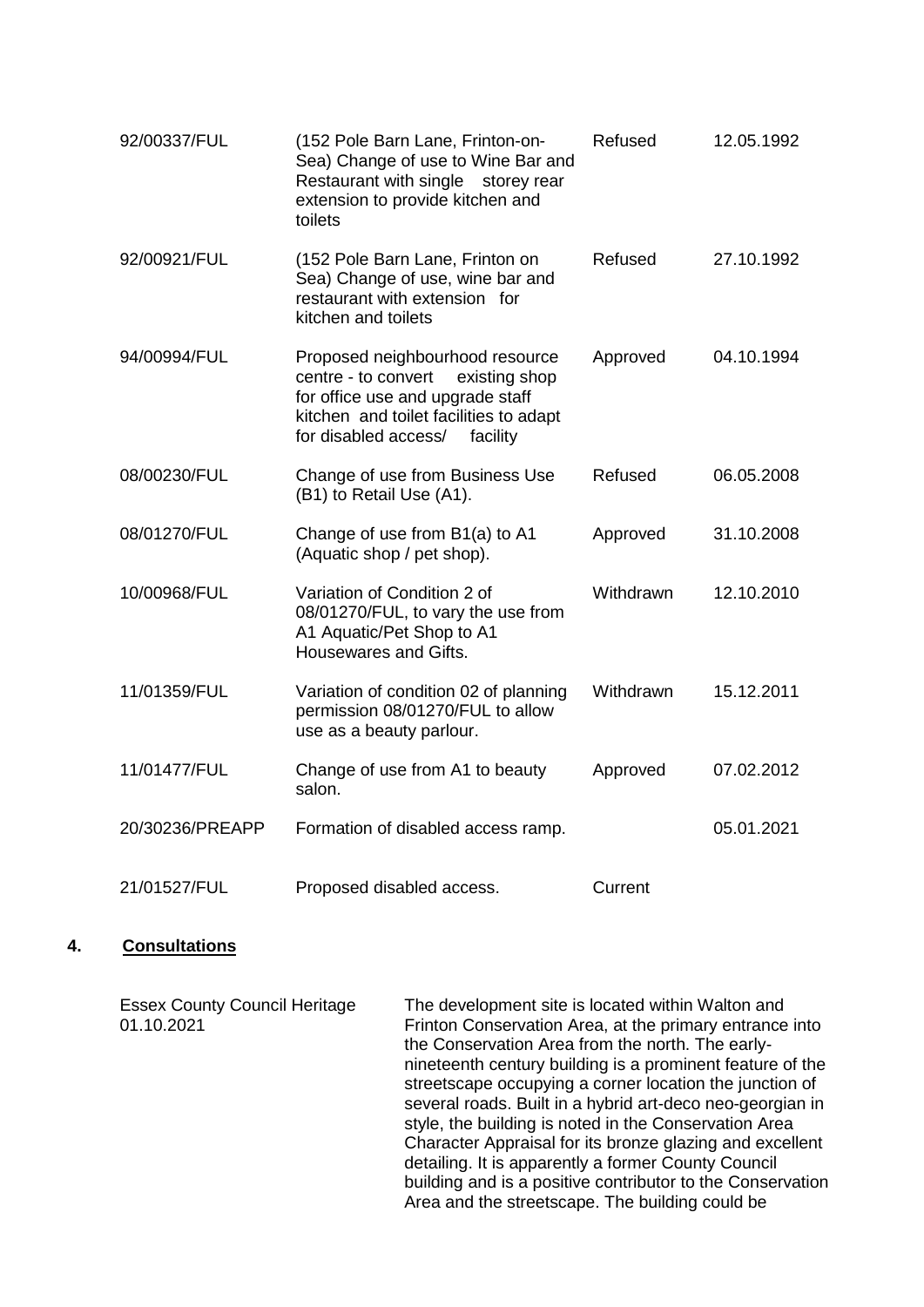considered a non-designated heritage asset for its historic communal interest as a focus of local government, and also for its architectural and artistic interest, given the aforementioned excellent architectural detailing of the shopfront and wider street-facing elevation.

ECC Heritage are unopposed to the provision of access to the shop, however the currently proposed ramp fails through its form and detailing to be sympathetic to the architectural articulation, materials, and detailing of the existing shopfront. The proposed railings and ramp would detract from the symmetrical architectural appearance of the building. The ramp would partly obscure and cover over the base of the architrave, steps, plinth and bronze framing and vents to the windows. This unbalancing of the shop's elevation and the loss of detailing would be detrimental to the architectural appearance of the non-designated heritage asset. In covering over the above outlined materials, these materials are likely to be damaged and would deteriorate. The proposals would result in a detrimental impact to the significance of the shop, making paragraph 203 of the NPPF relevant here.

In unbalancing the symmetrical façade of the shop, and partly obscuring parts of the façade, the proposals would fail to preserve or enhance the character and appearance of the Conservation Area. The proposals would be detrimental to the architectural appearance of the positively contributing building, resulting in low-level less than substantial harm to the significance of the Conservation Area. Paragraph 202 of the NPPF is therefore relevant here. Paragraph 206 of the NPPF is also relevant here regarding the poor-quality design.

ECC Heritage recommend the applicant engages in the pre-application process with the Local Planning Authority to discuss their ambitions for providing ramped access to the shop. There may be potential for level access to be achieved through another area of the building, or through a more sympathetically designed scheme.

Essex County Council Heritage 03.12.2021

This letter should be read in addendum to previous advice.

The scheme has been revised. The principle of harm (as outlined in previous consultation) has not been overcome given the ramp will not compliment the host building nor the prominent corner plot in the Conservation Area.

However, if it is deemed a ramp on this corner is acceptable (ie benefits outweigh harm) then I would have no objection to this form of ramp and would recommend conditions attached for samples of all materials to be agreed.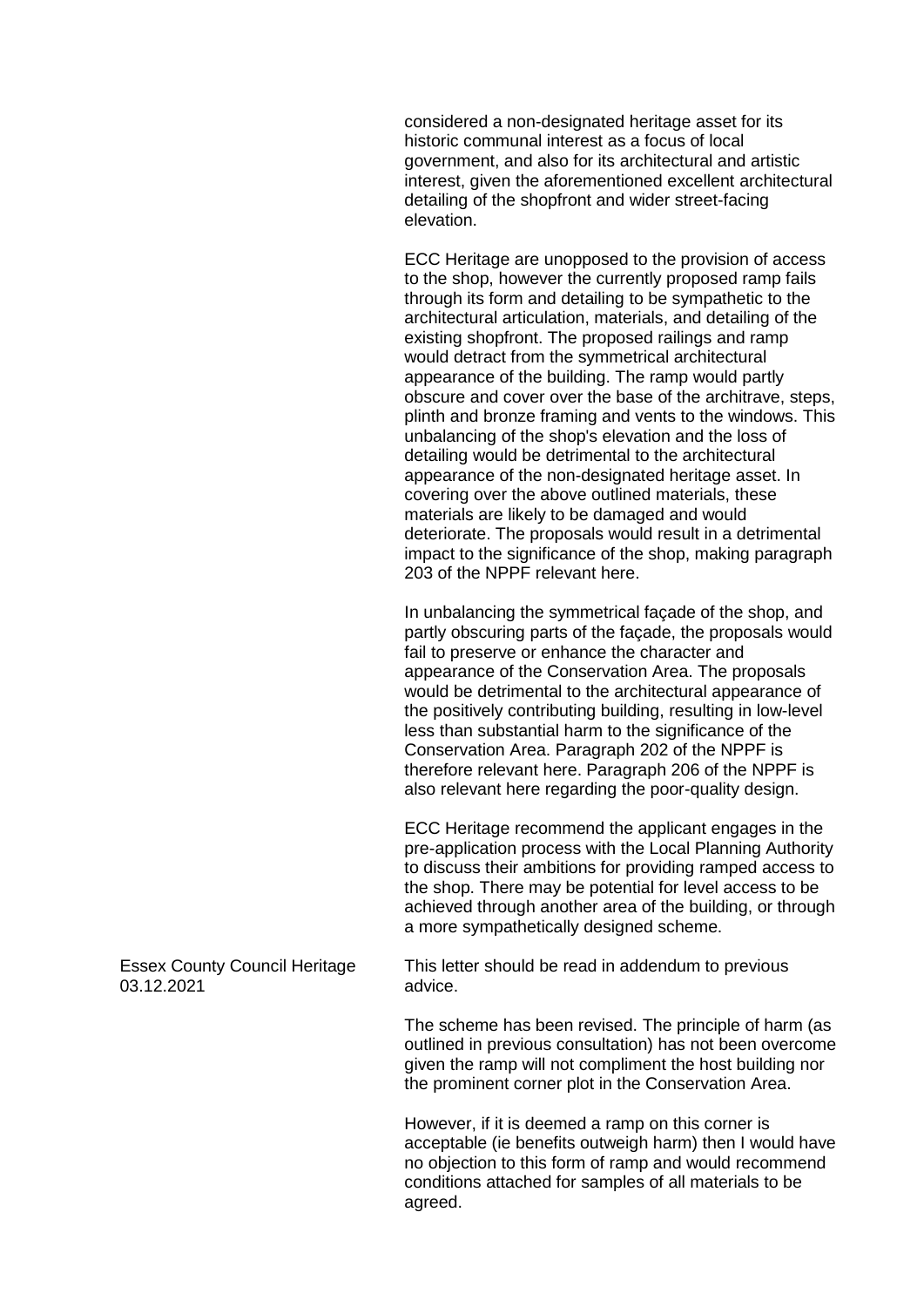## **5. Representations**

- 5.1 One letter of representation has been received following a public consultation, which included a site notice posted at the site and neighbouring consultation letters sent out to the adjacent properties. This was from Frinton & Walton Town Council, who deem the proposal not sympathetic to the existing building.
- 5.2 All material planning considerations raised will be taken into account within the following assessment of the proposal.

## **6. Assessment**

#### Site Context

6.1 The site serves a large detached two-storey building located on the corner of Connaught Avenue and Pole Barn Lane, adjacent to the level crossing. The site lies within the Frinton and Walton Conservation Area; however, the building is not listed. The building is an irregular curved shape, finished in mostly exposed brickwork, with the ground floor entrance section being painted white render, with large windows and associated signage. The surrounding streetscene is formed of mostly residential buildings of differing scale and design, with exposed brickwork being a common design choice.

## Proposal

6.2 The application seeks full planning permission to construct a disabled access ramp to the front entrance of the pharmacy, to ensure the building is more accessible for elderly or disabled customers.

#### Principle of Development

- 6.3 The development plan for Tendring Council comprises of the adopted Tendring District Local Plan 2007 (part superseded) and the emerging Tendring District Local Plan 2013-2033 and Beyond Publication Draft 2017 (Section 1 Adopted). The site lies within the Frinton-on-Sea Settlement Development Boundary as established within both the adopted and emerging local plans.
- 6.4 Policy COM1 (Access for All) of the adopted Local Plan and Policy SPL3 (Sustainable Design) of the emerging Local Plan (Part 2) seek to ensure that developments provide safe and convenient access for people of all abilities and as such the 'principle' of this application will support that requirement by improving access to the pharmacy for elderly and disabled customers.

#### Appearance

- 6.5 One of the core planning principles of The National Planning Policy Framework (NPPF) as stated at paragraph 130 is to always seek to secure high quality design. Saved Policy QL11 (Part superseded) aims to ensure that all new development makes a positive contribution to the quality of the local environment, relates well to is site and surroundings particularly in relation to its form and design and does not have a materially damaging impact on the amenities of occupiers of nearby properties. Emerging Policy SP1 reflects these considerations.
- 6.6 The proposed access ramp would measure 1.6 metres wide, with the sloped section being 5 metres long, leading to a flat-plateaued section measuring 2.4 by 1.5 metres. The structure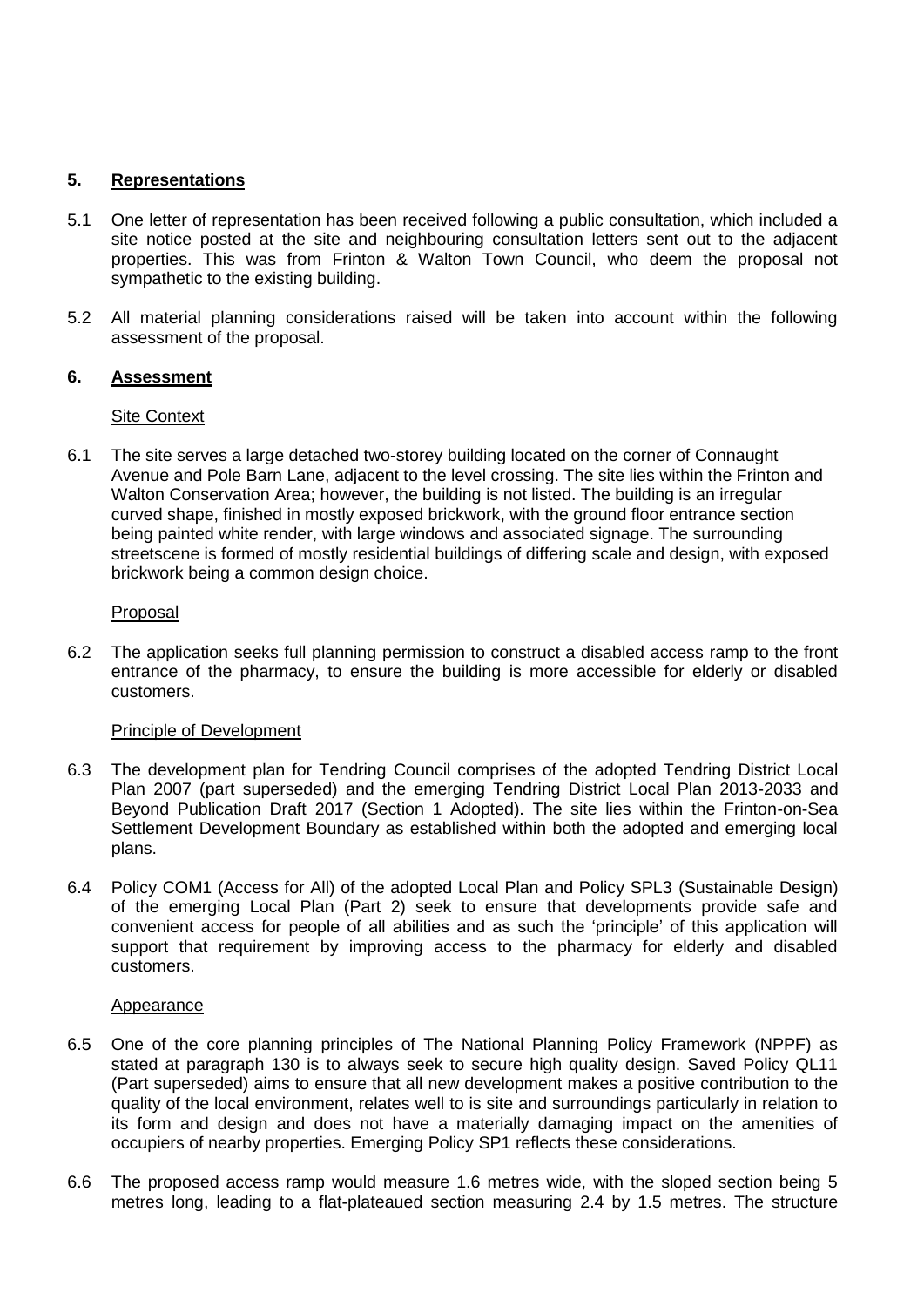would reach an overall height of 0.5 metres. It is noted that this would lead customers to a height consistent with the existing access steps to the front of the building. The proposal would be limited in scale, and feature a low profile design which would reduce the impact of the slope on the visual amenity of the building.

- 6.7 The site can accommodate a proposal of this size and scale whilst retaining ample private amenity space and the limited width would ensure that there would be negligible impact on the adjacent pathway. The design is also consistent and sympathetic to the existing host dwelling materials.
- 6.8 The proposal will be located to the front of the property so would be visible from the streetscene, however the limited profile and sympathetic design are not deemed to have a negative impact on visual amenity.

#### Highway Safety/Parking

6.9 The proposal neither generates additional nor reduces the parking provision at the site and would have no impact on highway safety.

#### Impact on Conservation Area

- 6.10 As the site is located within the Frinton and Walton Conservation Area, ECC Heritage have been consulted. They provided feedback on the original plans, which were critical of the impact of the ramp on the visual amenity of this host building. The amended plans are deemed to overcome these issues, by removing the handrail, reducing the scale of the structure and incorporating a stone external finish and Chelsea Setts, which is more sympathetic to the existing building. The updated heritage comment, states that whilst the proposal would not compliment the host building, if the need for a ramp outweighs these considerations they would have no objection to a ramp of this type, subject to material finishing details.
- 6.11 All alternative access locations have been explored by the applicant and this proposal is deemed to be the most suitable location to access the front of the shop. There is a clear need for the provision of this ramp to enable the accessibility of this community facility by elderly and disabled customers, which is very much in-line with Policy COM1 (Access for All) of the adopted Local Plan and Policy SLP3 (Sustainable Design) of the emerging Local Plan (Part 2). For example, Policy COM1 states at clause (a) that development shall provide: *'entrances which can be easily and safely accessed by all users, including those with mobility and sensory impairments'.* Similarly, Policy SPL3 states that *'…the design and layout of the development maintains and/or provides safe and convenient access for people with mobility impairments'.* As such, it is considered 'on balance' the need to achieve improved access for those less able (which also helps fulfil statutory requirements such as 'Part M' (Access for Disabled People) of the Buildings Regulations) outweighs the impact on visual amenity and on the setting within the Conservation Area.

#### Impact on Residential Amenity

- 6.12 Paragraph 17 of the NPPF, states that planning should always seek to secure a good standard of amenity for all existing and future occupants of land and buildings. In addition, Policy QL11 of the saved plan states that amongst criteria 'development will only be permitted if the development will not have a materially damaging impact on the privacy, daylight or other amenities of occupiers of nearby properties'. These sentiments are carried forward by Policy SPL3 of the Tendring District Local Plan 2013-2033 and Beyond Publication Draft (June 2017).
- 6.13 By virtue to the significant separation distance between the host site and the neighbouring dwellings, it is deemed that the development will not have a materially damaging impact on the privacy, daylight or other amenities of occupiers of nearby properties.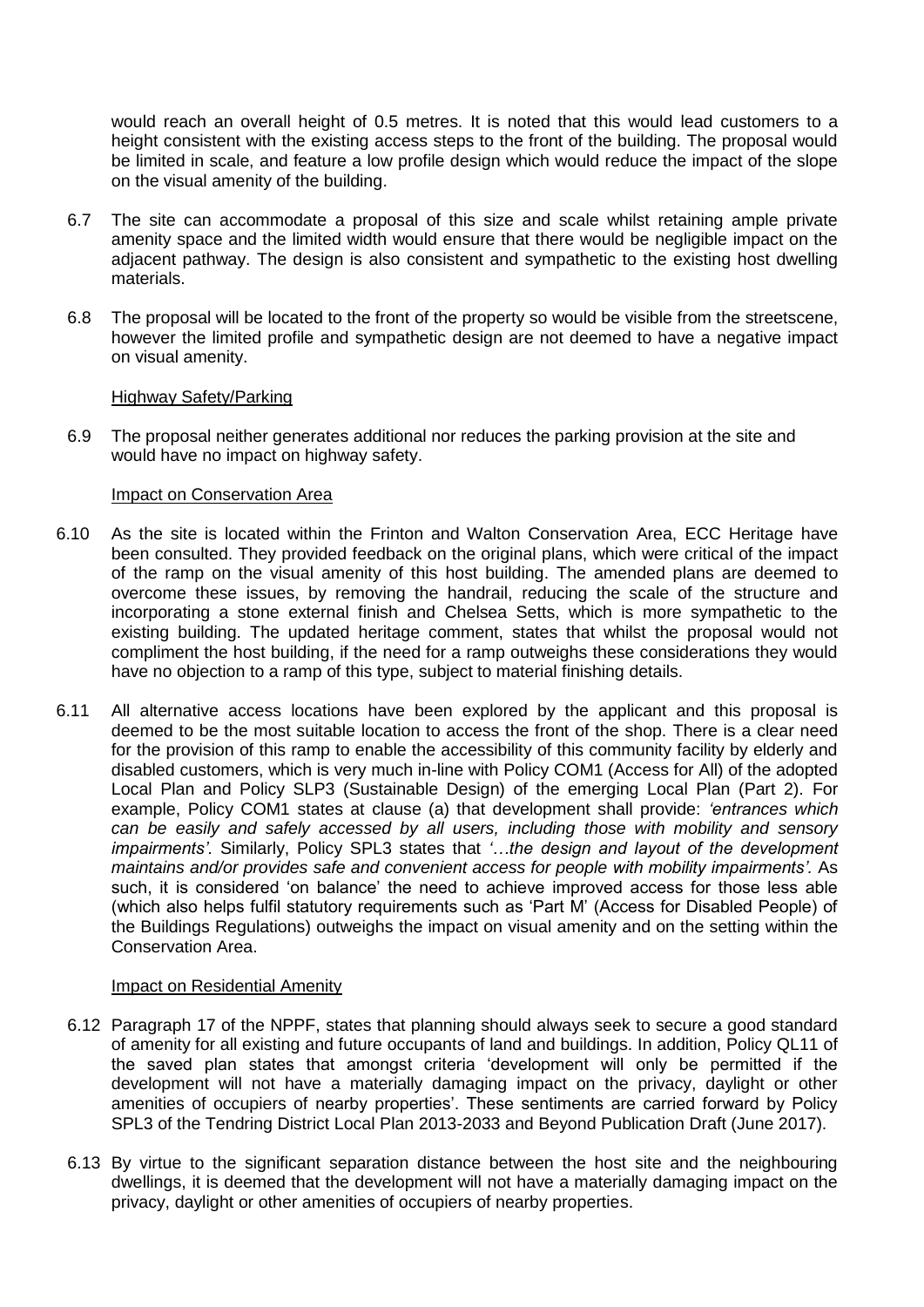## **7. Conclusion**

7.1 The proposed development is considered to accord with the National and Local Plan Policies identified above. In the absence of material harm resulting from the proposal (albeit low-level less than substantial harm to the significance of the Conservation Area has been identified), on balance it is considered that the clear benefits of the proposal in terms of supporting improved access for those with mobility impairments supports the recommendation for approval.

## **8. Recommendation**

8.1 The Planning Committee is recommended to grant planning permission subject to the following conditions and informatives.

#### 8.2 Conditions and Reasons

1. The development hereby permitted shall be begun before the expiration of three years from the date of this permission.

Reason - To comply with the requirements of Section 91 of the Town and Country Planning Act 1990, as amended by the Planning and Compulsory Purchase Act 2004.

- 2. The development hereby permitted shall be carried out in accordance with the following approved plans; Drawing No.
	- 152/CAF/6 (Received 2<sup>nd</sup> December 2021)

Reason - For the avoidance of doubt and in the interests of proper planning.

3. No above ground works shall commence until details of the ramp surface and stone facing materials have been submitted to and agreed, in writing, by the Local Planning Authority. Such details as may be agreed shall be those used in the development and permanently maintained as such.

Reason - To ensure materials are of a very high quality to respect the building and its setting.

#### 8.3 Informatives

Positive and Proactive Statement

The Local Planning Authority has acted positively and proactively in determining this application by assessing the proposal against all material considerations, including planning policies and any representations that may have been received and subsequently determining to grant planning permission in accordance with the presumption in favour of sustainable development, as set out within the National Planning Policy Framework.

#### **9. Additional Considerations**

#### Public Sector Equality Duty (PSED)

9.1 In making your decision you must have regard to the PSED under section 149 of the Equality Act 2010 (as amended). This means that the Council must have due regard to the need in discharging its functions to: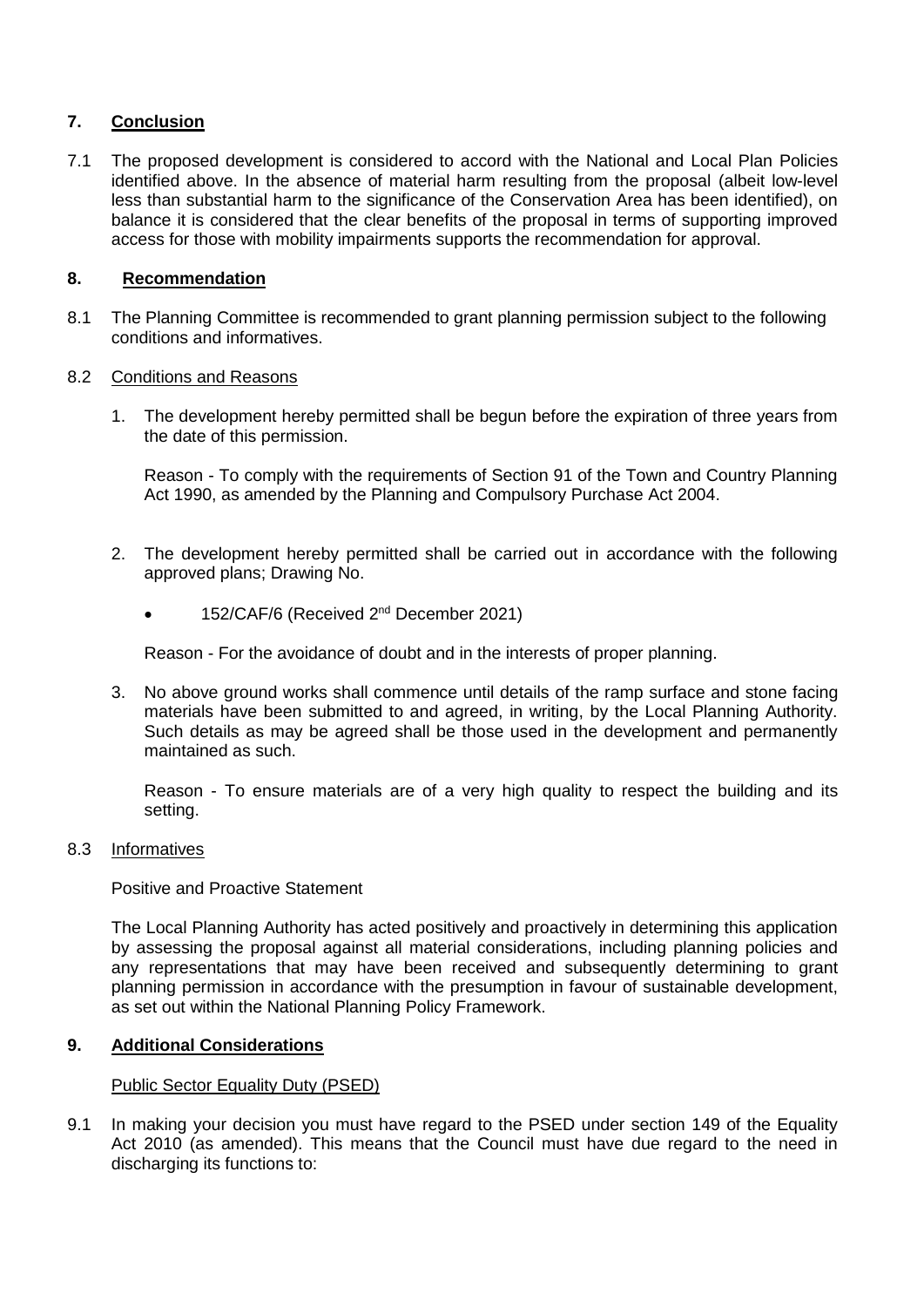- 9.2 A. Eliminate unlawful discrimination, harassment and victimisation and other conduct prohibited by the Act;
- 9.3 B. Advance equality of opportunity between people who share a protected characteristic and those who do not. This may include removing or minimising disadvantages suffered by persons who share a relevant protected characteristic that are connected to that characteristic; taking steps to meet the special needs of those with a protected characteristic; encouraging participation in public life (or other areas where they are underrepresented) of people with a protected characteristic(s); and
- 9.4 C. Foster good relations between people who share a protected characteristic and those who do not, including tackling prejudice and promoting understanding.
- 9.5 The protected characteristics are age, disability, gender reassignment, pregnancy and maternity, being married or in a civil partnership, race including colour, nationality and ethnic or national origin, religion or belief, sex and sexual orientation.
- 9.6 The PSED must be considered as a relevant factor in making this decision but does not impose a duty to achieve the outcomes in section 149 and section 149 is only one factor that needs to be considered, and may be balanced against other relevant factors.
- 9.7 It is considered that the recommendation to grant permission in this case would not have a disproportionately adverse impact on a protected characteristic.

#### Human Rights

- 9.8 In making your decision, you should be aware of and take into account any implications that may arise from the Human Rights Act 1998 (as amended). Under the Act, it is unlawful for a public authority such as the Tendring District Council to act in a manner that is incompatible with the European Convention on Human Rights.
- 9.9 You are referred specifically to Article 8 (right to respect for private and family life), Article 1 of the First Protocol (protection of property) and Article 14 (right to freedom from discrimination).
- 9.10 It is not considered that the recommendation to grant permission in this case interferes with local residents' right to respect for their private and family life, home and correspondence or freedom from discrimination except insofar as it is necessary to protect the rights and freedoms of others (in this case, the rights of the applicant). The Council is also permitted to control the use of property in accordance with the general interest and the recommendation to grant permission is considered to be a proportionate response to the submitted application based on the considerations set out in this report.

#### Finance Implications

9.11 Local finance considerations are a matter to which local planning authorities are to have regard in determining planning applications, as far as they are material to the application.

## **10. Background Papers**

10.1 In making this recommendation, officers have considered all plans, documents, reports and supporting information submitted with the application together with any amended documentation. Additional information considered relevant to the assessment of the application (as referenced within the report) also form background papers. All such information is available to view on the planning file using the application reference number via the